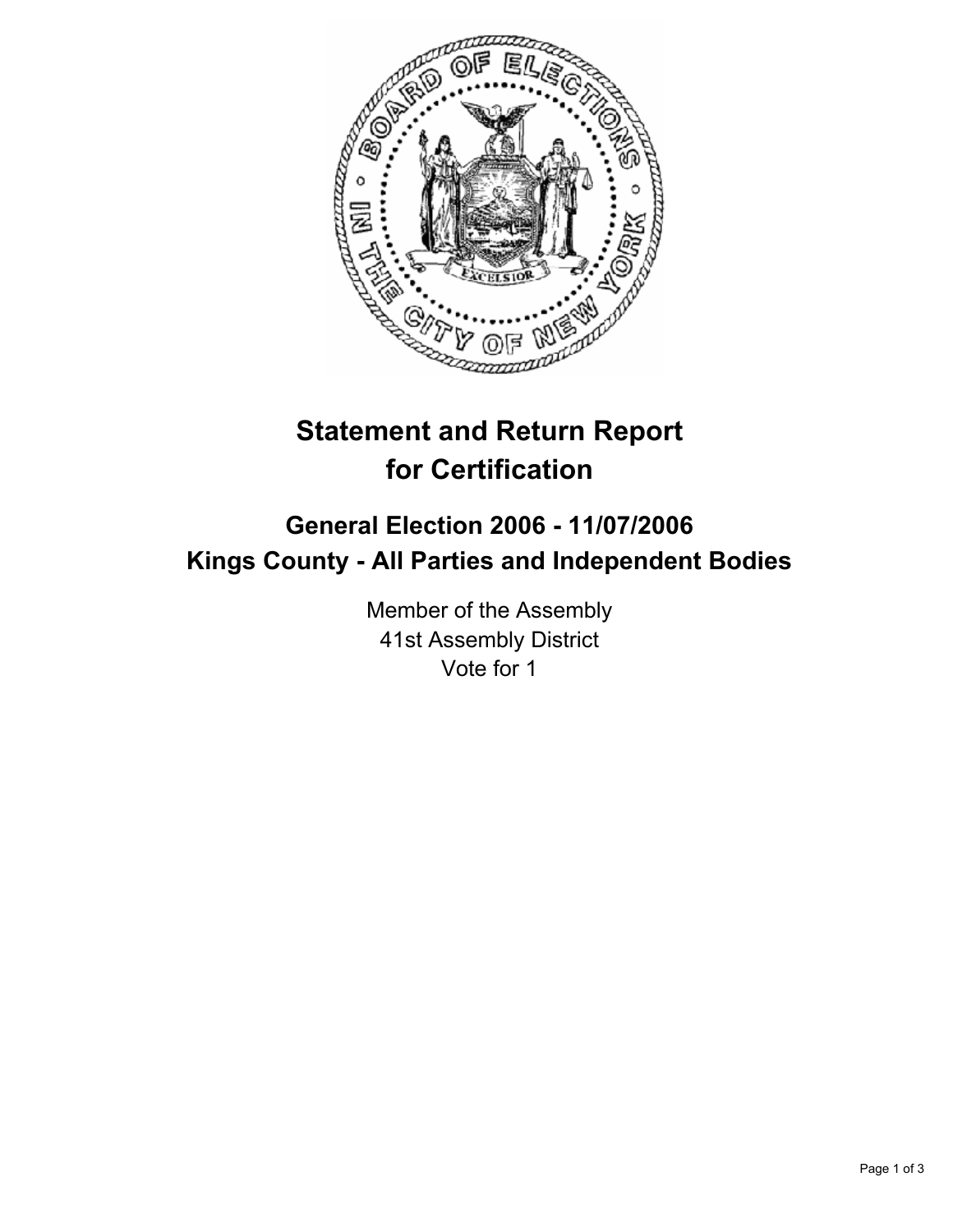

### **Assembly District 41**

| PUBLIC COUNTER                        | 20,300 |
|---------------------------------------|--------|
| <b>EMERGENCY</b>                      | 193    |
| ABSENTEE/MILITARY                     | 366    |
| <b>AFFIDAVIT</b>                      | 235    |
| <b>Total Ballots</b>                  | 21,172 |
| <b>JACK BENTON (REPUBLICAN)</b>       | 1,967  |
| HELENE E WEINSTEIN (DEMOCRATIC)       | 14,340 |
| JONATHAN TESTAVERDE (CONSERVATIVE)    | 461    |
| HELENE E WEINSTEIN (WORKING FAMILIES) | 698    |
| CHARLES BARRON (WRITE-IN)             |        |
| <b>Total Votes</b>                    | 17,467 |
| Unrecorded                            | 3.705  |